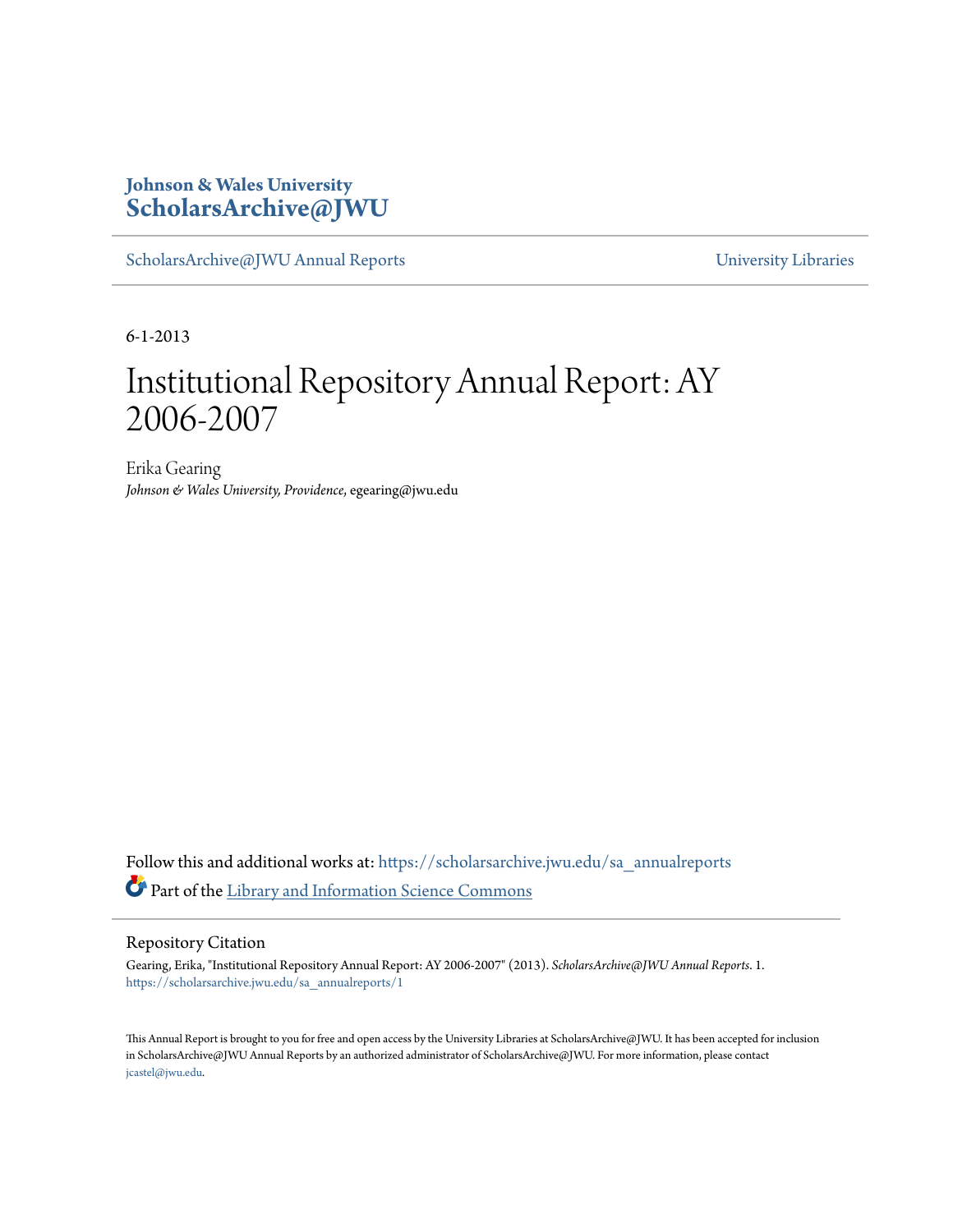

ScholarsArchive@JWU

# **Annual Report AY 2006-2007 Year 1**

**Prepared by:**

**Erika Gearing, Reference Services Librarian & ScholarsArchive@JWU Administrator**

**March 2013**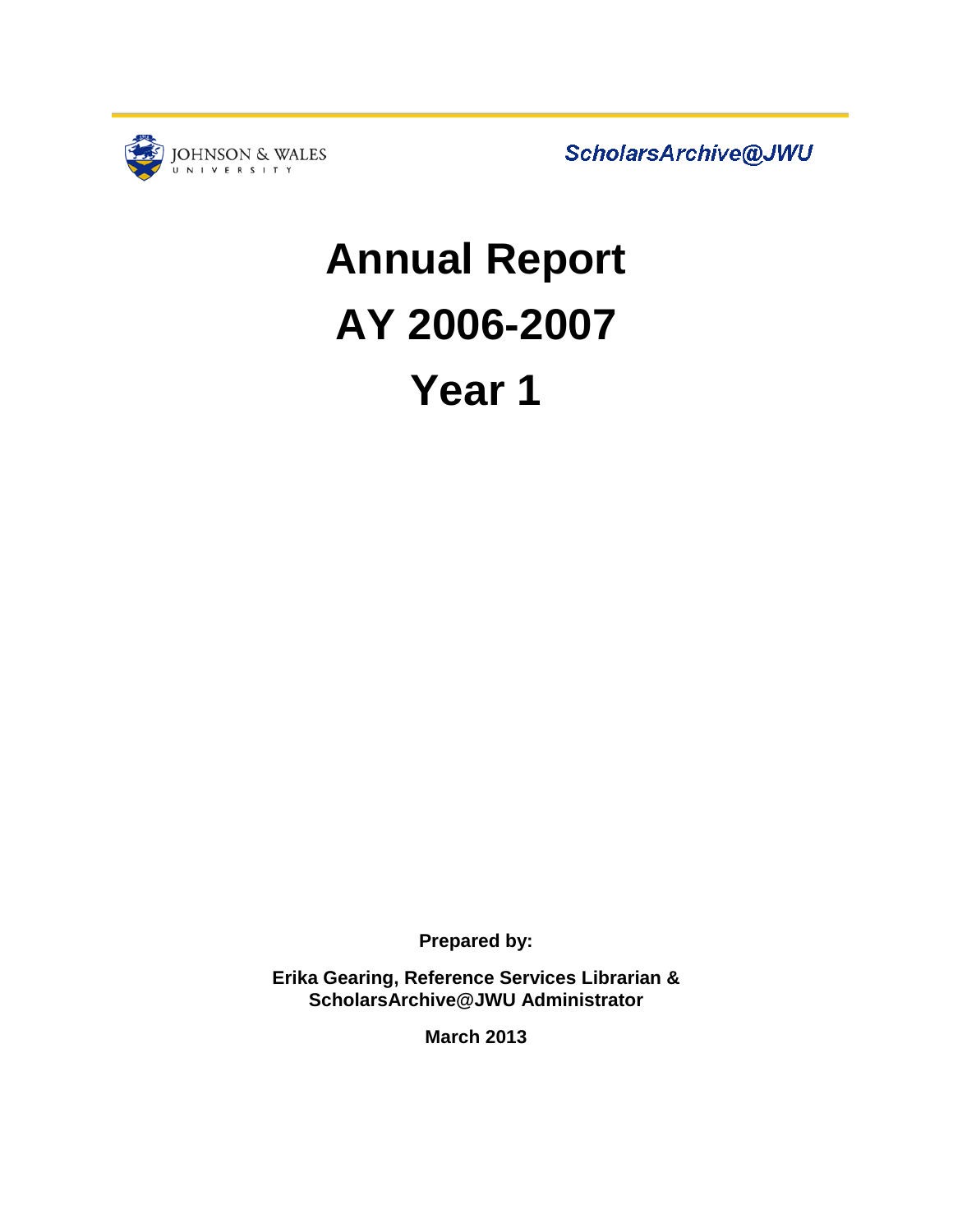#### **ScholarsArchive@JWU Overview – Year One**

The ScholarsArchive@JWU was established in February 2006.

The repository is a service of Johnson & Wales University libraries. Research and scholarly output included here has been selected and deposited on behalf of the individual university departments and centers on campus.

It should be noted that Johnson & Wales University Library is a member of the [HELIN Library Consortium,](http://www.helininc.org/General/about-helin.html) which is composed of eleven academic libraries and eleven special libraries.

#### **This report covers activity from February 2006 – June 2007**

#### **Activity Summary\***

The library director met with an ad hoc committee from the JWU School of Arts & Sciences in order to discuss potential SAS contributions to the site. The director also gave promotional presentations to the University Library Committee*.* In response to questions from faculty regarding policies and procedures, a 'Procedures' navigational link was added to the site linking to an FAQ on topics such as site mission, who can contribute, what to contribute, copyright issues, funding issues, etc.

#### Inaugural Content

- Smith, Esmond D. Jr., "Ethics in Business: Is Compliance the Best We Can Expect?" (2006). *Conference Papers & Journal Articles.* [Paper 1.](http://scholarsarchive.jwu.edu/grad_conf/1)
- Hopper, Rosita E., "Emotional Intelligence in Academic Library Leadership" (2005). *Library Staff Publications.* [Paper 1.](http://scholarsarchive.jwu.edu/staff_pub/1)
- Crossman, Joanne , "JWU APA Basics Handbook: A Style Manual for Students of the Alan Shawn Feinstein Graduate School (rev)" (2007). *Administrative Publications.* [Paper](http://scholarsarchive.jwu.edu/grad_adm/1)  [1.](http://scholarsarchive.jwu.edu/grad_adm/1)
- "FOCUS 2011: An Annotated Bibliography" (2007). *Library Staff Publications.* [Paper 2.](http://scholarsarchive.jwu.edu/staff_pub/2)
- "Photograph of Gertrude I. Johnson, circa 1890" (2007). *Founders Collection (Photos).* [Paper 1.](http://scholarsarchive.jwu.edu/founders_photos/1)
- "Photograph of Mary T. Wales, circa 1890" (2007). *Founders Collection (Photos).* [Paper](http://scholarsarchive.jwu.edu/founders_photos/2)  [2.](http://scholarsarchive.jwu.edu/founders_photos/2)
- 101 Doctoral Dissertations through Proquest connection

\* Reports from AY 2006-2007 through AY 2011-2012 were completed retrospectively during March & April 2013, therefore download data reflects totals as of March 26, 2013.

New Partnerships

See efforts outlined in activity summary.

#### **Measures of Use**

Submissions: 107

Downloads: 6,322 (as of 3/26/2013)

Top 20 Items: Not available

Google Analytics Data: Not available